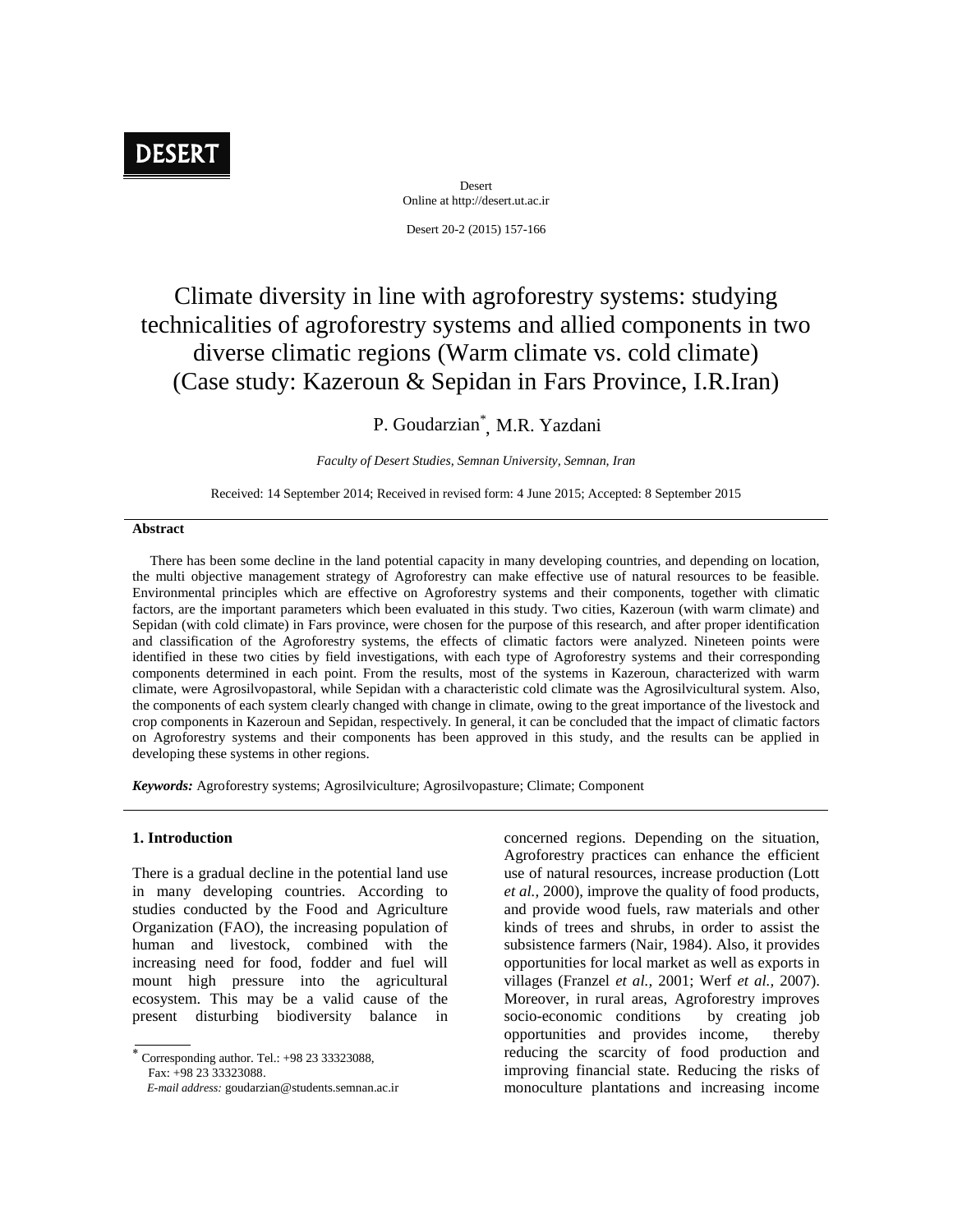through modification and sustainability of its productive capacity, improving nutrition and health by enhancing the quality and variety of food input-output systems, are among the socio economic benefits of Agroforestry systems (Shamekhi, 2006; Neupane and Thapa, 2001). Understanding the functions of these systems is essential to its management, therefore effective environmental factors on the Agroforestry systems must be studied.

Alcamo *et al.* (2005) stressed on the importance of focusing on climate change in agriculture, as well as global biodiversity components under ecological variations. Ecological regions are influenced by environmental, animate and inanimate factors. The type of crop grown and the domestic animals in an ecological region are determined by the characteristics of the region and this account for the great diversity in terms of their ecology. The main environmental factors which affects the four aspects of Agroforestry systems include, plant vegetation (including trees and crops), land management and land or the environment degradation, and interactions between trees with crops. The climate and soil factors, and subsequent vegetation, are the most important factors (Shamekhi, 2006; Javanshir *et al.,* 2004) affecting Agroforestry systems. Hence, based on the aforementioned information, the principles of effective environment on Agroforestry systems should be carefully reviewed.

Climate change is one of the effective factors affecting Agroforestry systems, and its corresponding components are the important factors which will be investigated in this study. Any system is made up of three main components, trees, livestock and crop, and climate change have great impact on these components. Ahmad *et al.* (2006) provided evidences of climate components on Agroforestry in the same regional alliances. The influence of environmental factors on Agroforestry systems is seen through components like effect of growing trees and crops on animal behavior, management practices and the interactions between trees or shrubs with the other three components. These interactions are mainly through micro- climate and soil moisture and may have beneficial or detrimental effects on the individual trees, crops, livestock, or the whole (Shamekhi, 2006). Therefore, this research is necessary in order to investigate these effects. So far, a lot of research has been done about

Agroforestry (e.g, Comb, 1982; Ibrahim *et al.,* 2004; Gladen, 2004; San Miguel-Ayanz, 2004; Murgueitio, 2004). These studies are very limited in Iran (Matinkhah *et al.,* 2003; Goudarzian *et al.,* 2013). However, the present study dealt intensively on environmental factors. Grewal *et al.* (1994) dealt with the environmental factor in soil and water. So far, there has been no study on the impact of the climate on systems, which is one of the most important environmental factors in the present research.

Howden and Meinke (2003) elaborated the climate impact on agriculture and forests in the summer and the winter seasons in certain ecological zones, together with the future challenges expected on. The area selected for the study, according to the extent of Agroforestry systems is the Fars province on one hand and present climate variability with variable temperature and rainfall in this province on the other hand. It should be noted that both cold and warm research areas which have the greatest variety and concentration of Agroforestry systems in the province have been selected. Therefore, this study aimed to investigate the effect of climate on Agroforestry systems and the components of each system for effective evaluation and preparation of Agroforestry plans in accordance with their climate.

#### **2. Materials and Methods**

#### *2.1. The study areas*

Based on the results of having the greatest diversity of climate and variety of Agroforestry systems in the Fars province in both the cold and warm region from initial studies, Sepidan and Kazeroun were selected.

#### *2.1.1. Kazeroun*

Kazeroun is situated in the West province, with an area of 406,000 hectares and is located in '35° 51 east longitude and '35° 29' north latitude (Fig. 1). It is one of the most important cities in the Fars province which plays a key role in the production of agricultural crops. According to the provincial meteorological station statistics, it experiences rainfall mostly in December, January and February, with an average annual rainfall of 400 mm. The city's climate is mild in the winter and hot in the summer. According to statistics, the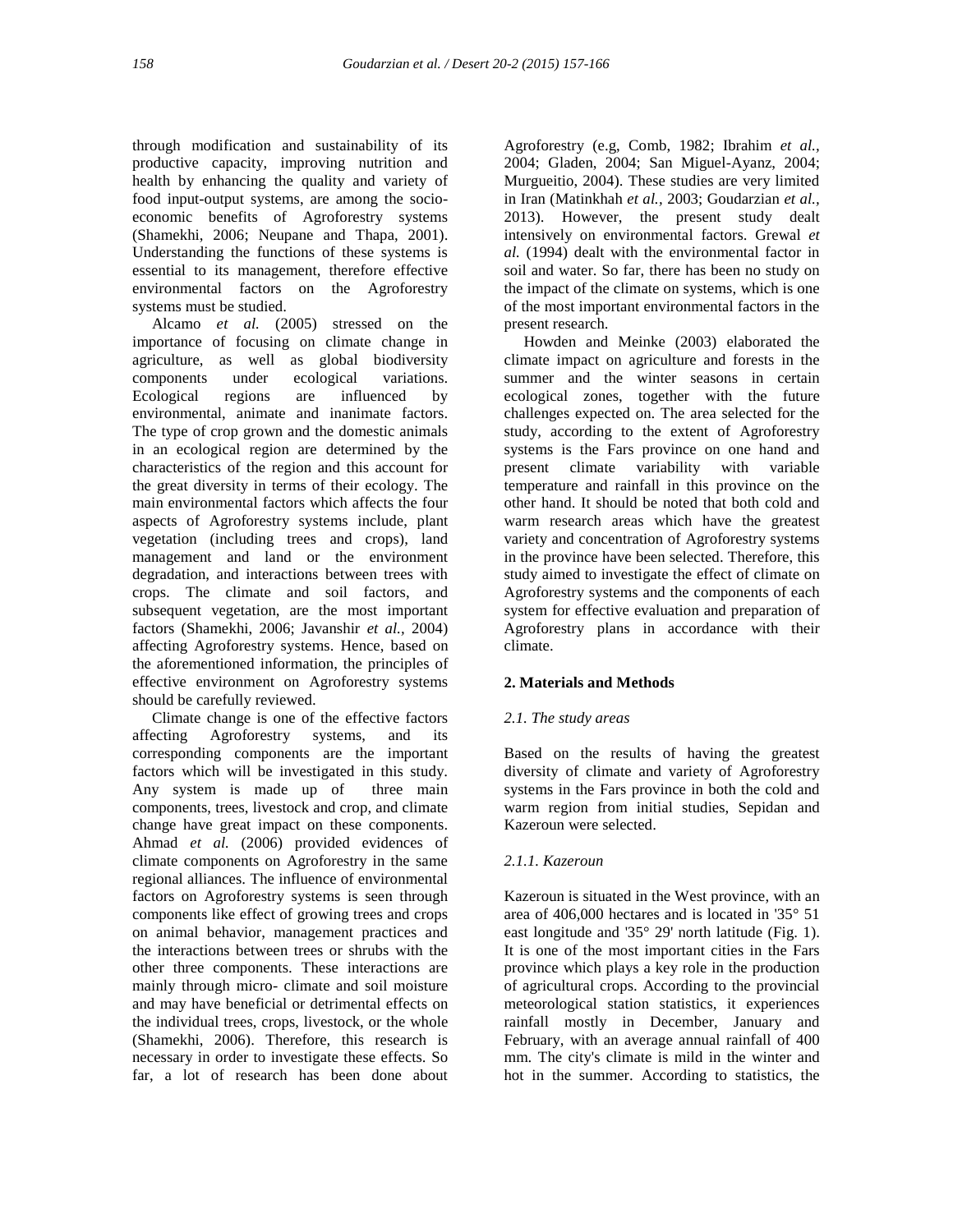average maximum temperature is 43.7°C in July and average minimum is 4°C in January. Relative humidity is between 30 to 58 percent and from climate classification point, this city is considered warm and semi- arid to semi- humid (Fig. 2).

#### *2.1.2. Sepidan city (Ardekan)*

Sepidan is situated in Northwest of the Fars province with an area of 286,000 hectares and is located in '59° 51 east longitude and '15° 30 north

latitude (Fig.1). Its average rainfall ten-years past is 758 mm, with 35% and 65% relatively in the form of snow and rain, respectively, evenly distributed. The minimum determined degree is between -12° and 33°C. The weather is very cold in the winter and cool and mild in the summer. From the contemporary technicalities of climatic classification and general populace, this city is considered cool and moist to semi-dry. Figure 3 represents a sketch of the area.



Fig. 1. Location of the 2 study areas (Kazeroun and Sepidan) in Fars Province

#### *2.2. Data Collection*

Each study area is characterized by different Agroforestry systems. These systems have been separated and each component determined using Nair classification. In order to analyze the climate impacts on Agroforestry systems, the information about climate and the climate classifications in each city, and cultivation factors including location, time and plants, was gathered from the Department of Agriculture Management (DAM) and the Department of Natural Resources (DNR) in Fars province. After acquiring the initial data, field studies, questionnaires and interviews with

people (especially farmers) were conducted. Questions were validated by specialist staff in order to define the research objectives. Upon completion of the questionnaire, content analyses were performed, followed by classification of the final answers. Selection of study area was done on purpose rather than randomly. In each region, interviews were conducted with 3 to 4 farmers. Data regarding the different species and components of Agroforestry were obtained and the range of Agroforestry systems was recorded through Global Positioning System (GPS). GPS allows for the latest and accurate measurements, coupled with the preciseness, in studying relative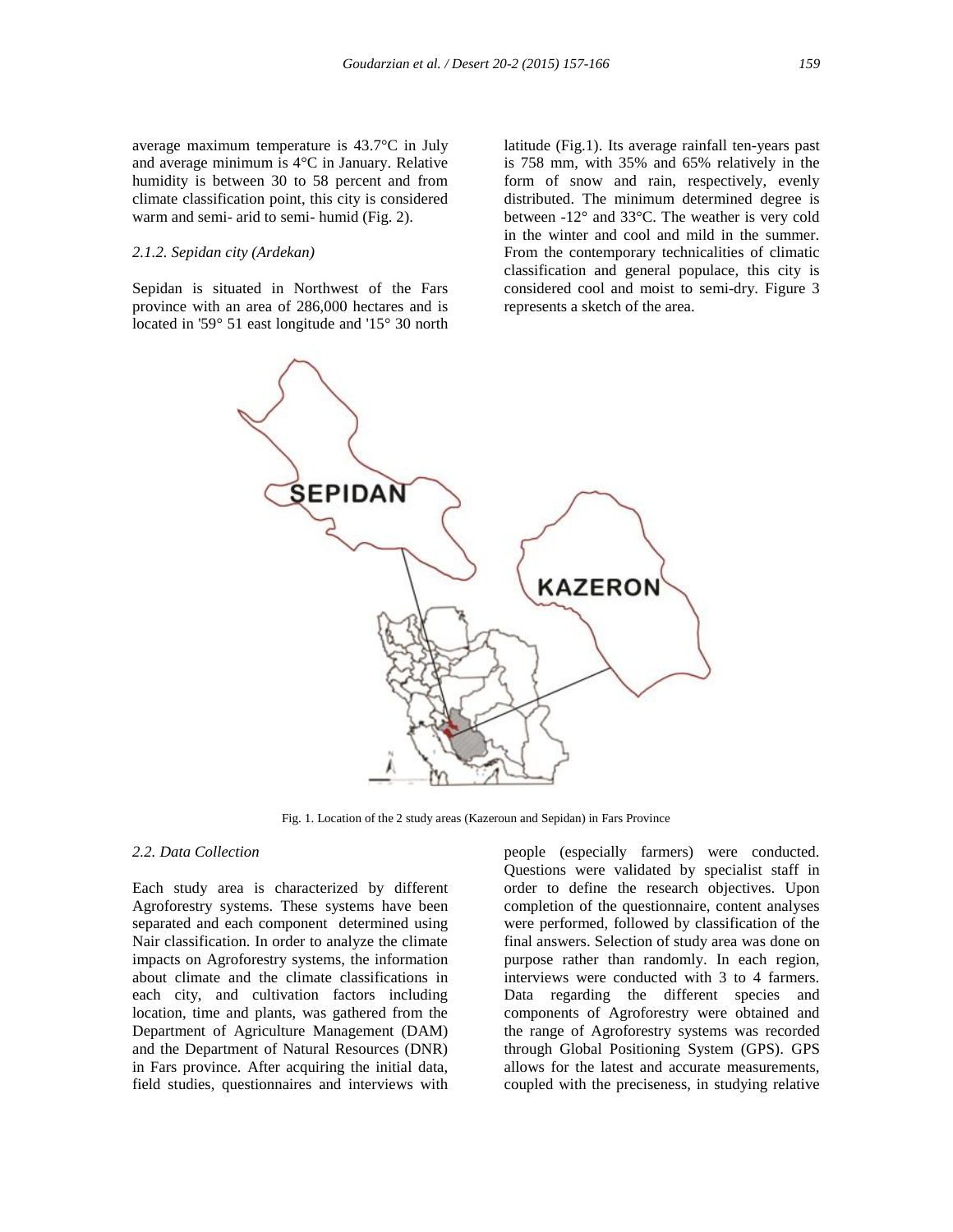regional areas globally. The technicalities involved in studying climate variations are helped solved by focusing on certain regional study areas.

#### *2.3. Classification*

It is essential to determine and classify systems and their components for better understanding. There are many methods for classify various Agroforestry systems. The method used in this study is among the proposed methods documented (Nair, 1987). This method has also been used and approved in previous studies, considering the three components of the classification which include tree, livestock and crops (Zou and Sanford, 1990; Sinclair, 1999; Torquebiau, 2000) (Fig. 2).



Fig. 2. General diagram of Agroforestry systems classification stages used in this study (Nair, 1987)

#### *2.4. Climate Survey*

Precipitation and temperature data has been used for the years 2006 to 2012, since the establishment of meteorological stations, in order to evaluate the climatic conditions and its changes. This data was obtained from the Meteorology and Climate department (MCD) and compared and verified with maps of the DNR (Fig. 3).

#### **3. Results and discussion**

A total of 19 points which have been introduced were identified and described with field studies in Kazeroun and Sepidan. Then, each plant species type, livestock and management were reviewed in order to analyze the effect of climatic factors on these systems. Investigations revealed three climate types, humid, semi-humid and dry in Sepidan (Fig. 4A) and four types dry, semi-arid, sub-humid and humid climate in Kazeroun (Fig. 4B).

Component of trees, crops and livestock were identified in Kazeroun (Table 1) and Sepidan (Table 2).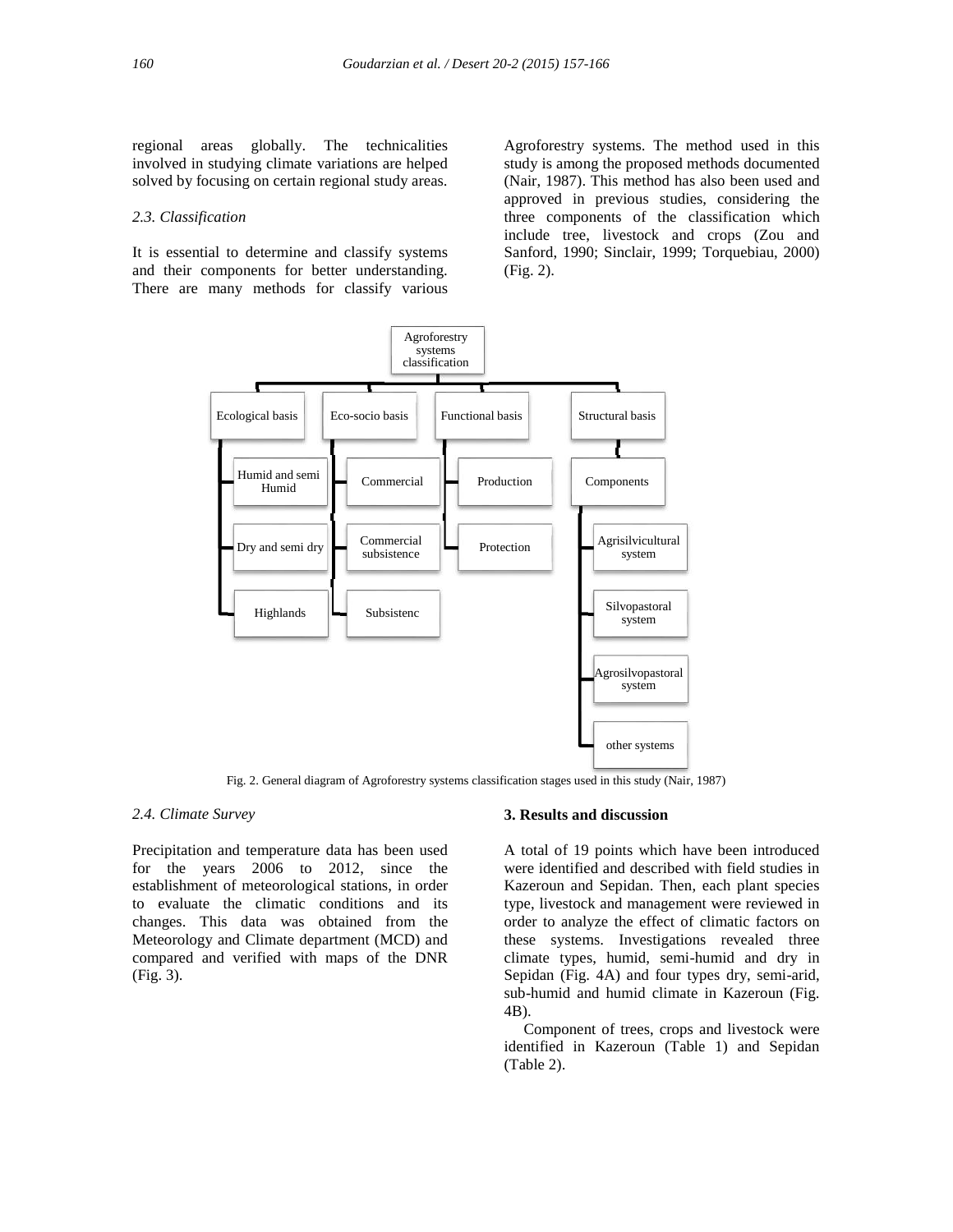

Fig. 3. Classification of Climate of Fars Province by Department of Natural Resources and Watershed Management in Fars province



Fig. 4. Location of points in the cities of Kazeroun (A) and Sepidan (B) and their climatic classification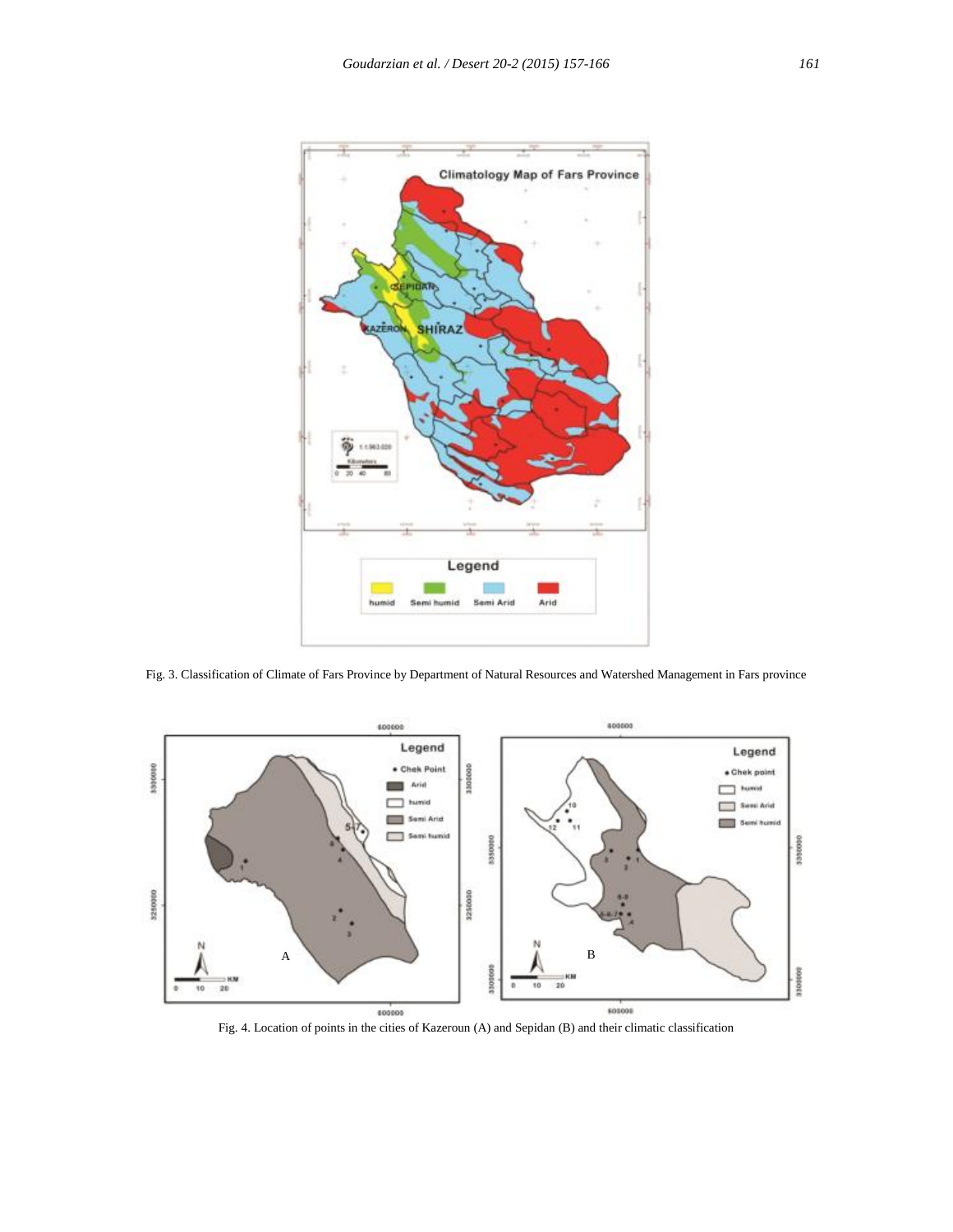| Row            | location            | Geographic<br>coordinates | . r.<br>Tree component                                                       | Crop component                                                       | Livestock<br>component |
|----------------|---------------------|---------------------------|------------------------------------------------------------------------------|----------------------------------------------------------------------|------------------------|
|                | Konar Takhte        | 51.26.4E<br>29.32.5N      | Acaciasalisina, Prosopis juliflora, Acacia<br>Arabica, Zizyphus spp          | Hordeum vulgare,<br>Capparis spinosa,<br>Vicia sativa                | Goat, Sheep            |
| $\overline{c}$ | Dadin               | 51.52.23E<br>29.21.17N    | Populus nigraPopulus euphratica, Zizyphus<br>spp, Calotropis procera         | Medicago sativa,<br>Hordeum<br>vulgare, Triticum<br>spp,Atriplex spp | Sheep                  |
| 3              | Narges Zar<br>Dadin | 51.52.21E<br>29.18.28N    | Zizyphus spp                                                                 | <b>Narcissus</b><br>orientalis, Atriplex<br>spp, Capparis spinosa    | Beekeeping             |
| $\overline{4}$ | Dashte Barm         | 51.50.16E<br>29.34.26N    | Quercus brantii, Pistacia atlantica                                          | Narcissus orientalis                                                 |                        |
| 5              | Kuh Tasak           | 51.55.13E<br>29.38.17N    | Citrus aurantium, Amygdalus spp, Quercus<br>brantti                          | Rosa lutea, Prangos<br>ferulacea                                     | Sheep,<br>Bekeeping    |
| 6              | Gav Koshak          | 51.49.1E<br>29.36.55N     | Crataegus aronia, Amygalus Scoparia,<br>Acer monspessulanum, Quercus brantti | Narcissus orientalis                                                 |                        |
| 7              | Dashte Arjan        | 51.55.14E<br>29.38.17N    | Amygdalus orientalis, Crataegus aronia,<br>Prunus avium, Quercus brantti     | Hordeum vulgare,<br>Medicago sativa,<br>Cynara scolymus              | Goat                   |

Table 1. The three components of trees, crops and livestock in the surveyed areas in Kazeroun

Table 2. The three components of trees ,crops and livestock in the surveyed areas in Sepidan

| Row            | location             | Geographic<br>coordinates | Tree component                                                                           | Crop component                                                                      | Livestock<br>component     |
|----------------|----------------------|---------------------------|------------------------------------------------------------------------------------------|-------------------------------------------------------------------------------------|----------------------------|
| 1              | Shesh Pir            | 56.6.33E30<br>.16.8N      | Populus nigra, Malus domestica, Juglans<br>regia                                         | Lens culinaris<br>medic, Triticum<br>spp,Hordeum<br>vulgare, Medicago<br>sativa     |                            |
| $\overline{2}$ | Cheshme Shesh<br>Pir | 52.4.14E<br>30.14.28N     | Populus nigra                                                                            | Triticum spp, Hordeum<br>vulgare, Medicago<br>sativa                                |                            |
| 3              | Mur                  | 52.0.11E<br>30.16.2N      | Malus domestica, Juglans regia, Populus<br>nigra, Tamarix mannifera                      | Ferula assa-<br>foetida, Ferula<br>gummosa, Apuim<br>graveolens, Astragalus<br>spp. |                            |
| 4              | Homayjan             | 52.4.19E<br>30.2.57N      | Populus nigra, Malus domestica, Prunus<br>avium                                          | Cynara scolymus                                                                     |                            |
| 5              | Ardeshiri 1          | 52.2.19E<br>30.3.5N       | Populus nigra, Malus domestica, Juglans<br>regia                                         | Cicer arietinum                                                                     |                            |
| 6              | Ardeshiri 2          | 52.2.19E<br>30.3.5N       | Populus nigra., Platanus orientalis                                                      | Lens culinaris medic,<br>Medicago sativa,<br>Glycyrrhiza glabra                     |                            |
| 7              | Ardeshiri 3          | 52.2.19E<br>30.3.5N       | Malus domestica, Prunus avium, Populus<br>nigra                                          | Triticum spp                                                                        |                            |
| 8              | Rudbal 1             | 52.2.49E<br>30.4.58N      | Populus nigra.                                                                           | Dhasaeo lous vulgaris                                                               |                            |
| 9              | Rudbal 2             | 52.2.49E<br>30.4.58N      | Populus nigra.                                                                           | Crocus sativus                                                                      |                            |
| 10             | Ahangari             | 51.49.42E<br>30.24.16N    | Amygdalus orientalis, Pyrus spp.,<br>Crataegus aronia, Malus domestica,<br>Juglans regia | Prangos<br>ferulacea, Ferula assa-<br>foetida                                       | Goat, sheep,<br>beekeeping |
| 11             | Orfe miveyi          | 51.50.27E<br>30.22.17N    | Malus domestica, Juglans regia,<br>Amygdalus orientalis, Crataegus aronia                | Prangos ferulacea,<br>Cynara scolymus                                               | Ewe                        |
| 12             | Cheshme Tizab        | 51.47.31E<br>30.22.17N    | Populus nigra                                                                            |                                                                                     | Oncorhynchus<br>mykiss     |

After collecting data about each Agroforestry system at both sites, each system was named, followed by the determination of the functional,

ecological and economic – social base structures (Tables 3 and 4) using the Nair classification according to Figure 2.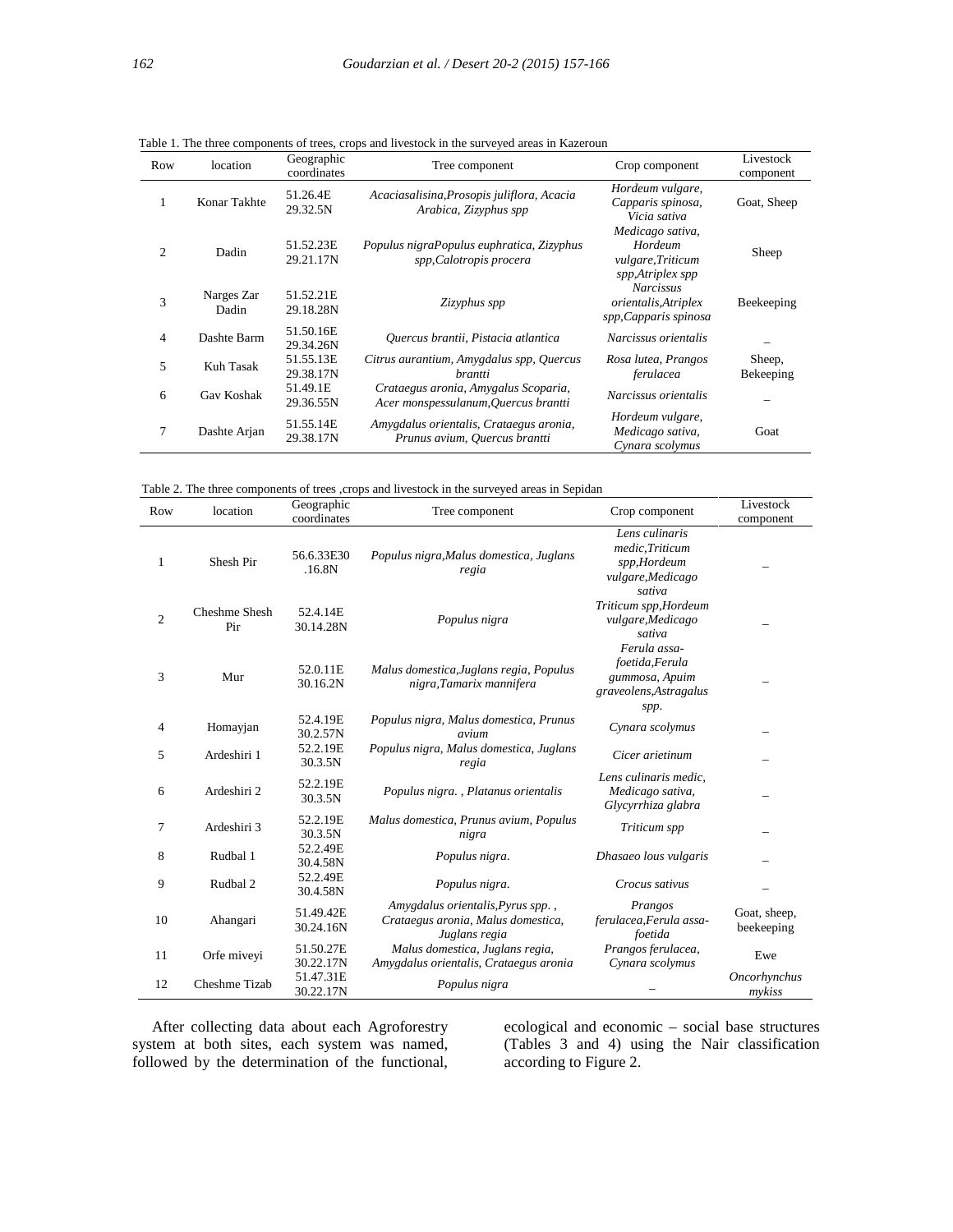| Row | Location            | Geographic<br>coordinates | <b>Structural Basis</b>     | <b>Functional Basis</b> | <b>Ecological Basis</b> | Economic Basis            |
|-----|---------------------|---------------------------|-----------------------------|-------------------------|-------------------------|---------------------------|
| ı   | Konar Takhte        | 51.26.4E<br>29.32.5N      | Agrosilvopastoral<br>system | production              | Arid and semi<br>arid   | Commercial<br>subsistence |
| 2   | Dadin               | 51.52.23E<br>29.21.17N    | Agrosilvopastoral<br>system | production              | Arid and semi<br>arid   | Commercial<br>subsistence |
| 3   | Narges Zar<br>Dadin | 51.52.21E<br>29.18.28N    | Agrisilvicultural<br>system | production              | Arid and semi<br>arid   | Commercial                |
| 4   | Dashte Barm         | 51.50.16E<br>29.34.26N    | Agrisilvicultural<br>system | protection              | Arid and semi<br>arid   | Commercial                |
| 5   | Kuh Tasak           | 51.55.13E<br>29.38.17N    | Silvopastoral system        | production              | Humid and Semi<br>humid | Subsistence               |
| 6   | Gav Koshak          | 51.49.1E<br>29.36.55N     | Agrisilvicultural<br>system | production              | Humid and Semi<br>humid | Commercial                |
| 7   | Dashte Arjan        | 51.55.14E<br>29.38.17N    | Silvopastoral system        | production              | Humid and Semi<br>humid | Commercial<br>subsistence |

Table 3. Classification of points in Kazeroun in terms of basic, functional, ecological and socio-economic structure

Table 4. Classification of points in Sepidan in terms of basic, functional, ecological and socio-economic structure

| Row            | Location             | Geographic<br>coordinates | <b>Structural Basis</b>     | <b>Functional Basis</b> | <b>Ecological Basis</b> | <b>Economic Basis</b>     |
|----------------|----------------------|---------------------------|-----------------------------|-------------------------|-------------------------|---------------------------|
| 1              | Shesh Pir            | 56.6.33E<br>30.16.8N      | Agrisilvicultural<br>system | production              | Humid and Semi<br>humid | Commercial<br>subsistence |
| $\overline{2}$ | Cheshme Shesh<br>Pir | 52.4.14E<br>30.14.28N     | Agrisilvicultural<br>system | production              | Humid and Semi<br>humid | Commercial<br>subsistence |
| 3              | Mur                  | 52.0.11E<br>30.16.2N      | Other systems               | production              | Humid and Semi<br>humid | Commercial                |
| 4              | Homayjan             | 52.4.19E<br>30.2.57N      | Agrisilvicultural<br>system | production              | Humid and Semi<br>humid | Commercial<br>subsistence |
| 5              | Ardeshiri 1          | 52.2.19E<br>30.3.5N       | Agrisilvicultural<br>system | production              | Humid and Semi<br>humid | Commercial<br>subsistence |
| 6              | Ardeshiri 2          | 52.2.19E<br>30.3.5N       | Agrisilvicultural<br>system | production              | Humid and Semi<br>humid | Commercial<br>subsistence |
| 7              | Ardeshiri 3          | 52.2.19E<br>30.3.5N       | Agrisilvicultural<br>system | production              | Humid and Semi<br>humid | Commercial<br>subsistence |
| 8              | Rudbal 1             | 52.2.49E<br>30.4.58N      | Agrisilvicultural<br>system | production              | Humid and Semi<br>humid | Commercial<br>subsistence |
| 9              | Rudbal 2             | 52.2.49E<br>30.4.58N      | Agrisilvicultural<br>system | production              | Humid and Semi<br>humid | Commercial                |
| 10             | Ahangari             | 51.49.42E<br>30.24.16N    | Agrosilvopastoral<br>system | production              | Humid and Semi<br>humid | Commercial<br>subsistence |
| 11             | Orfe miveyi          | 51.50.27E<br>30.22.17N    | Silvopastoral system        | production              | Humid and Semi<br>humid | Commercial<br>subsistence |
| 12             | Cheshme Tizab        | 51.47.31E<br>30.22.17N    | fishery                     | production              | Humid and Semi<br>humid | Commercial                |

#### **5. Conclusion**

Since Iran is one of the few countries in the world that is characterized with varied climate, it is possible to study the impact of this variation on Agroforestry systems. Due to positive features of Agroforestry systems, this is one of the most practical solutions to improve the management of multiple problems. Arnell *et al.* (2003) pondered over the climate change scenarios from a regional climate model in order to study the Agroforestry systems and relaitve components in likewise manner. Goudarzian *et al.* (2013) approved such as water Agroforestry as a multi-manager approach in their study and expressed the necessity of pplying Agroforestry systems in a country like Iran.

Agroforestry is being practiced traditionally in many parts of Iran. Climate variability has led to the creation of different Agroforestry systems in Iran which have been influenced by these major environmental factors. Thus, this study was conducted with the aim of understanding the impact of climate on Agroforestry systems and its components, which can be useful in implementing Agroforestry systems in other regions with similar climate, and also to reform, develop and improve the existing Agroforestry systems. In general we can say that despite the limitation of resources, because of global warming, Agroforestry systems have created an appropriate efficiency in recent years when there were no revenues coming in. Moreover, with Agroforestry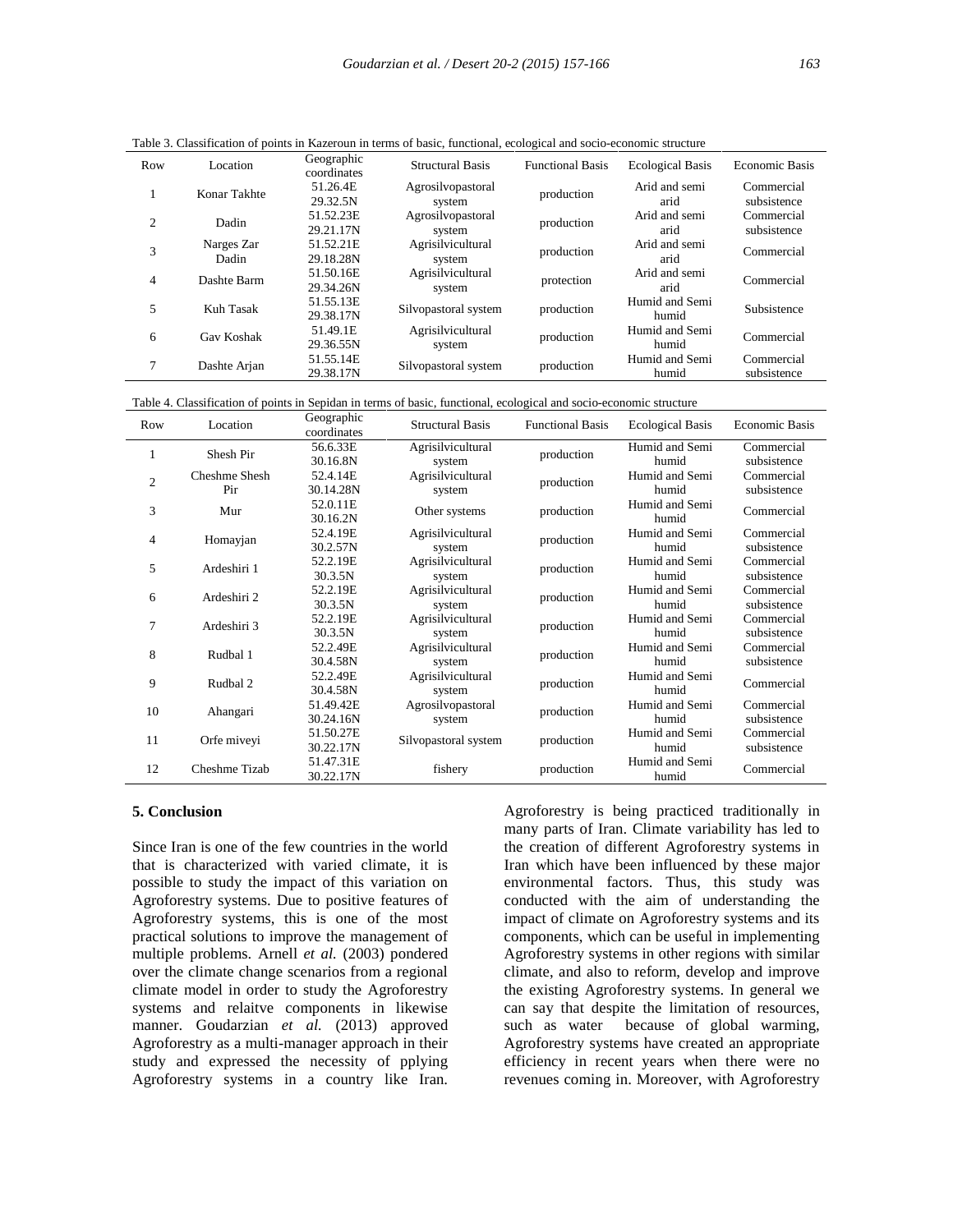systems as a multi objective management, the problem of land shortage can be resolved. Government supports also plays an important role in encouraging the farmers. Protective measures were also taken in order to encourage the farmers, thereby increasing efficiency. With higher efficiency, many economic problems facing the government will be resolved and this in turn will prevent the attack of villagers on forests.

Selection of suitable tree species which have drought resistance mechanisms, such as having a deep root system, water storage mechanisms, shedding of leaves to conserve moisture in summer and having characteristics such as a waxy coating and resistance to soil and water salinity is very important for the arid and semi -arid ecosystems. Crops should be planted in accordance with these characteristics. The arid region is characterized by special features owing to its special climate, and therefore some proportional Agroforestry systems with regional condition are best options to combat these special conditions. The climate change may cause some positive as well as negative long term variations in areas worldwide. Hence, the cropping pattern may be adjusted as done over the centuries by the ancient populace of regional segments in and across continents. Iran has a variety of seasonal similar to those in Afghanistan, Bangladesh, Hindustan and Pakistan. The components of Agroforestry varied in the Asian continent. Identification and evaluation of observed Agroforestry systems in Sepidan showed that Agrosilvicultural systems is more developed and are seen in 8 of the 12 points (Table 2). The main component in this system is the*Populus nigra* and this was as a result of the ecological requirements of these species in the systems of Sepidan city. This specie plays a carminative role. The preservation of other system components also provides the opportunity to earn a stable income for the villagers. Other trees in Agroforestry systems are also closely related to climate and are mostly effective. Furthermore, crop species are also selected and planted based on the humid and semi-humid cold climate on which the systems have been established. Due to the cold winters in the region on one hand and suitable earnings from the combination of tree and crop components on the other hand , the presence of livestock is very limited in the Sepidan Agroforestry systems (3 points out of the 12 points) (Table 2). Most systems have production role from the functional

base and from the economic- social point of view, but almost all of them make economic benefits in addition to the production of the villagers needs, and they all play both roles from these aspects (Table 4).

Comparison of Agroforestry systems in Kazeroun city according to the climate classes showed that there is Silvopastoral system in 4 points out of the 7 points, and this shows the important role played by animals in the systems of this city. Therefore it can be said that this is one of the effects of climate on Agroforestry systems (Table 1) and that livestock component play a productive role in the functional base in most observed systems of Kazeroun (6 points, 7 points) (Table 3). Agricultural component in this system is also composed of crop species which are commensurate with the tropical condition of this city. Based on the ecological term, there are 4 points out of the 7 points in the dry and semi-dry tropical climate and 3 points in the humid and semi- humid tropical climate (Table 3). A comparison of these points showed that the available system in the dry and semi-dry climate have two-steady component of crop and tree, while in two points (points 5 and 7), livestock component was steady and it also reflected the impact of climate on component of Agroforestry systems. From the functional base, there are commercial-subsistence role in 3 points out of 7 points, while 9 points out of 12 points showed more economical dependence of the income in Sepidan city residents on agriculture (compared with Kazeroun).

Overall, we can conclude that climate change have a direct impact on Agroforestry system components in the two studied areas. A comparison of these two regions suggests that with climate change from warm to cold, i.e, Kazeroun to Sepidan, the component of livestock became less important and crop component became more important. Only 3 points out of 12 points in Sepidan had livestock component, with all the three in a humid climate class, while 4 points out of 7 points were in two climate class of semi-arid (points 1 and 2) and semi-humid (points 5 and 7) (Table 1 and 2). This shows the the use of livestock components in Agroforestry systems is most common in the tropical regions of Kazeroun.

The comparison between two study areas revealed that with changing climate, crop and tree component changed clearly and drought -friendly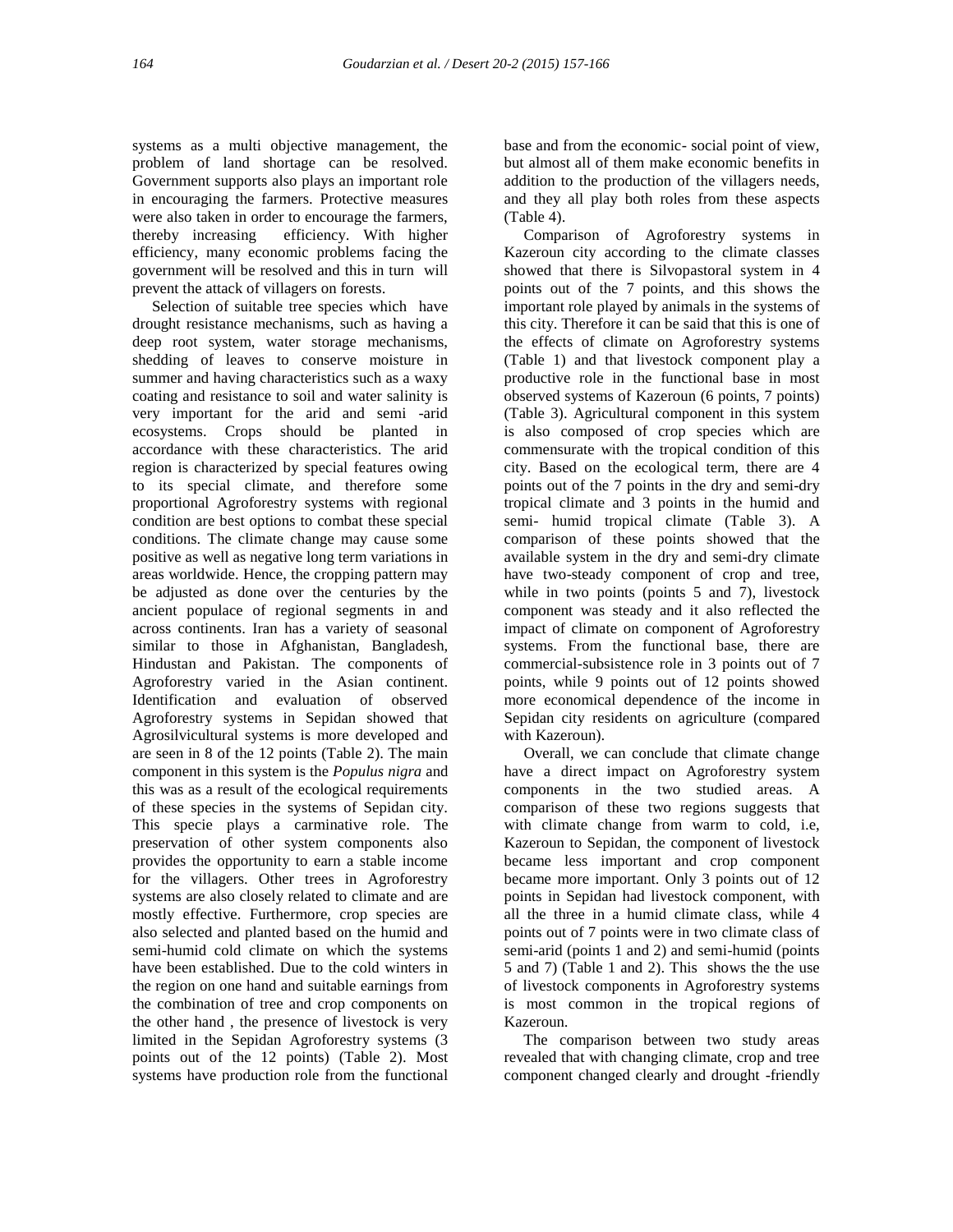species change to hygroscopic species. Species like *Acacia salisina, Prosopis juliflora, Acacia arabica, Zizyphus spp,Tamarix mannifera, Hordeum vulgare, Capparis spinosa, Vicia sativa, Narcissus orientalis, Atriplex spp,* became scarce in the cold climate of Sepidan while species like *Populus nigra,Malus domestica, Juglans regia, Ferula assa-foetida,Ferula gummosa, Apuim graveolens*, *Astragalus spp*. became predominant.

Therefore, it can be said that the use of tree and crop components plays a priority role in humid and semi-humid parts, while application of livestock component in dry and semi-dry climate class provide the requirements of the villagers and farmers. Generally, in humid and semi humid climate, both components are present in order to maximum the earnings (livestock and crop component) (such as points 10 and 11 in Sepidan). The is a basis for socio– economical structure because the more favorable condition results in commercial role of systems becoming more important by moving from drier parts to more humid parts (such as fishery, point 12 in Sepidan). In harsh climatic conditions, providing the basic needs of the farmers is the only aim as outlined in an in point 5 in Kazeroun. The presence of drought resulted in farmers purchasing livestock feed in order to keep livestock component in Agroforestry system and provide their needs. Also, under favorable conditions, considering Agroforestry systems in the humid climate, with respect to the functional base, the production role of the systems become important while the protective role become less important (such as points 10 and 11 white) (Table 4). This effect also shows the impact of climate on the components from functional base.

Evaluating the effect of climatic factors on Agroforestry systems in two different climatic regions shows that selection of the components should be according to the climatic conditions in order to achieve the desired goals in any basis and maximum ecological efficiency.

Zou *et al.* (1990) approved the relation between each component of Agroforestry systems with environmental factors. In addition to the impact of climate on each Agroforestry system component in two study areas, the role of this environmental factor in the type of Agroforestry systems is obvious. It becomes clear with comparison of Agroforestry systems based on the functional base in two city, Kazeroun and Sepidan (Tables 3 and 4). For reasons outlined in Sepidan, more points (8 points of 12 points) have been attributed Agrosilvicultural system and the most important component is crop component which has a suitable income, while most of the systems in Kazeroun (4 points out of 7 points) are Silvopastoral system and livestock component which play the role of providing income. Therefore, it can be said that farming in the cold and livestock in the tropical zone have more priority in this study. Evaluating the effect of climatic factors on Agroforestry systems and components of each system showed that climate will have effect on the type of systems through interactions between components and the environment, cropping systems and management practices and components of each system, including the type species of the crop, and the trees or the lack of livestock. Development of Agroforestry systems and components are recommended for areas having similar climate and agricultural ecosystems with the present study areas.

#### **References**

- Ahmad, M.D., H. Turral, I. Masih, M. Giordano, Z. Masood, 2006. Water Savings Technologies and Water Savings: Myths and Realities revealed in Pakistan's rice-wheat systems, International Water Management Institute (IWMI), Colombo, Sri Lanka.Report number: 108, 44 p.
- Alcamo, J., D. van Vuuren, C. Ringler, W. Cramer, T. Masui, J. Alder, K. Schulze, 2005. Changes in nature's balance sheet: model-based estimates of future worldwide ecosystem services. Ecology and Society,  $10:19.$
- Arnell, N.W., D. A. Hudson, R. G. Jones, 2003. Climate change scenarios from a regional climate model: Estimating change in runoff in southern Africa. J. Geophys. Res, 108(D16); 1-8.
- Combe, J., 1982. Agroforestry techniques in tropical countries: potential and limitation. Agroforestry systems, 1; 13- 27.
- Franzel, S., R. Coe, P. Cooper, F. Place, S. J. Scherr, 2001. Assessing the adoption potential of Agroforestry practices in sub-Saharan Africa. Agricultural systems, 69; 37-62.
- Gladun, G. B., 2004. Classification principles and use of grazed forest stands in the Ukraine. In: Mosquera- Losada, M .R. McAdam, J & Rigueiro-Rodriguez, A., (Ed.). Proceedings of an International Congress on Silvopastoralism and Sustainable Management held in Lugo. CABI. UK. pp. 51-52.
- Goudarzian, P., Y. Erfanifard, H. Sadeghi, 2013. Detection and Classification of Available Agroforestry systems in Fars Province (Case Study: Kazerun City). Journal of sustainable agriculture and production, 23; 55-70.
- Grewal, S. S., M. L. Juneja, K. Singh, S. Singh, 1994. A